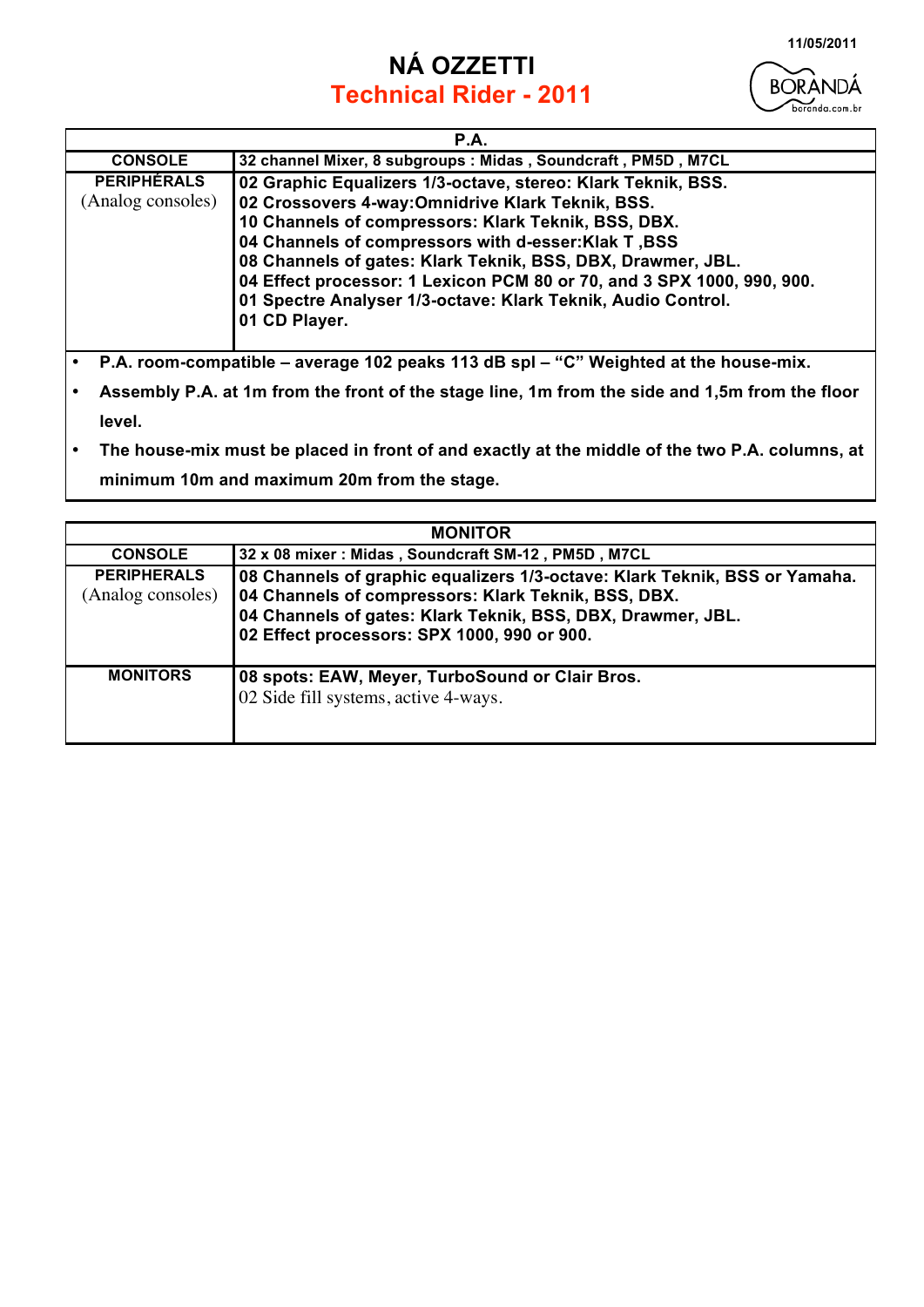| <b>BACK LINE</b><br>Drum set equipament list                              |
|---------------------------------------------------------------------------|
|                                                                           |
| Drums and hardware needed                                                 |
|                                                                           |
| 04 cymbal stands (two of them need to be boom tipe stands)                |
| 01 snare drum – 14 inches head size remo ambassador type                  |
| 01 snare drum stand                                                       |
| 01 hi hat stand                                                           |
| 01 bass drum pedal                                                        |
| 01 drum seat                                                              |
| 01 floor tom $-14$ or 16 inches                                           |
| 02 big sized microphone stands to be used in a "T" format to place gongs. |
|                                                                           |
| 02 Guitar amplifiers : Mesa Boogie, Fender The Twin, Marshall, Laney.     |
| 02 Seats whith height adjustment armless                                  |
| 04 Sheet music stands                                                     |
| 02 Acustic Guitar stands                                                  |
| 01 Carpet for Drum kit (3m x 2m)                                          |
| 01 Small table                                                            |
| 01 Cello<br>01 Double Bass                                                |
| ATTENTION: WE'LL NEED 440V A C DOWED SHDLY WITH HIS STANDADD              |

## **ATTENTION: WE'LL NEED 110V A.C. POWER SUPLY WITH U.S. STANDARD OUTLETS ON STAGE**

Communication system P.A./Monitor